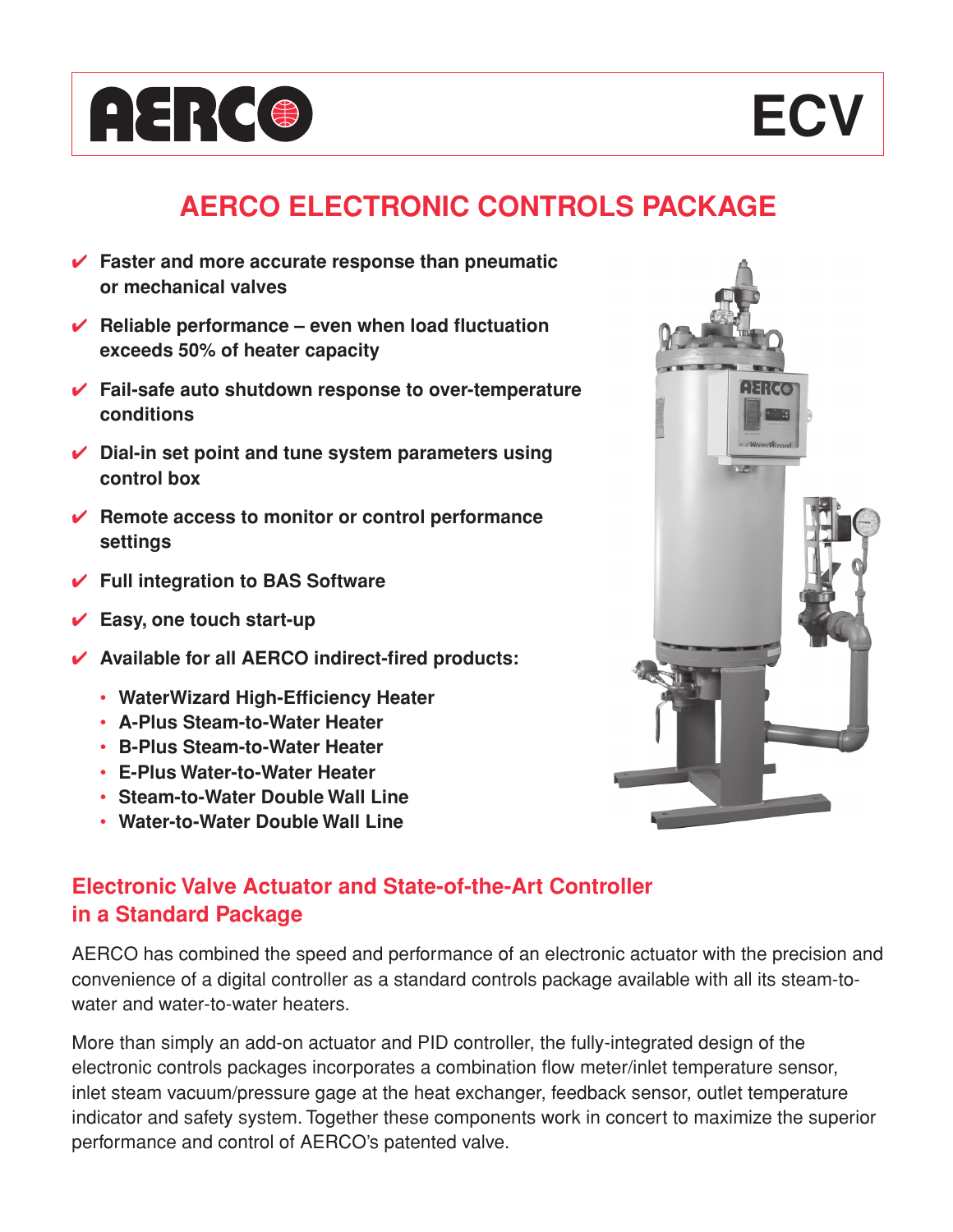### **Fast and Precise Temperature Control Under Fluctuating Load Conditions**



*Cutaway View of Electronic Actuator and Valve*

AERCO's electronic controls package maintains ±2°F temperature control when units are operated under constant load conditions and deliver ±4°F temperature control under normal load changes.

Use of a pilot assembly in the valve body ensures that a small inner seat is the only component which must be actuated in order to regulate the initial flow of steam or water through the valve. Once open, the balanced lower piston design immediately achieves and maintains equal pressure on both sides of the valve. This design approach has enabled AERCO to leverage the faster performance of the smallest possible actuator package. And the equal percentage flow character of the piston assembly affords far greater control over the low loads which characterize typical operating conditions – more than can be achieved with rival linear or quick open flow designs. Finally, the soft seat, designed with ANSI Class VI shutoff, provides a bubble tight seal for applications where periods of zero demand or safety shutdown are encountered.

### **Fully Compatible with BAS or EMS Systems via Modbus Open Protocol**

For facilities seeking LEEDs accreditation points and those that have taken a building-wide approach to energy efficiency, the electronic controls package supports easy integration with Energy Management Software (EMS) and Building Automation Software (BAS) programs. Using an optional add-in board which supports Modbus communications, customers can centrally monitor and/or control the heater via an RS-232 or RS-485 connection. A standardsbased open protocol used throughout the building-controls market, Modbus integration offers a communications gateway to control and/or poll important operating parameters of the heater, including:

- **✓** Operating Set Point  $q \checkmark$  Flow (GPM)
- ✔ **Overtemp Warning Alarm Setting** ✔ **Outlet Temperature**
- ✔ **Overtemp Full Alarm Setting** ✔ **Peak Temperature**
- ✔ **Feedback Sensor Loop Break** ✔ **Average Temperature**
- ✔ **Feedback Sensor Break** ✔ **Low Temperature**
- ✔ **Control Output Signal Strength** ✔ **Feedback Sensor Temperature**
- 
- 
- 
- 
- 
-